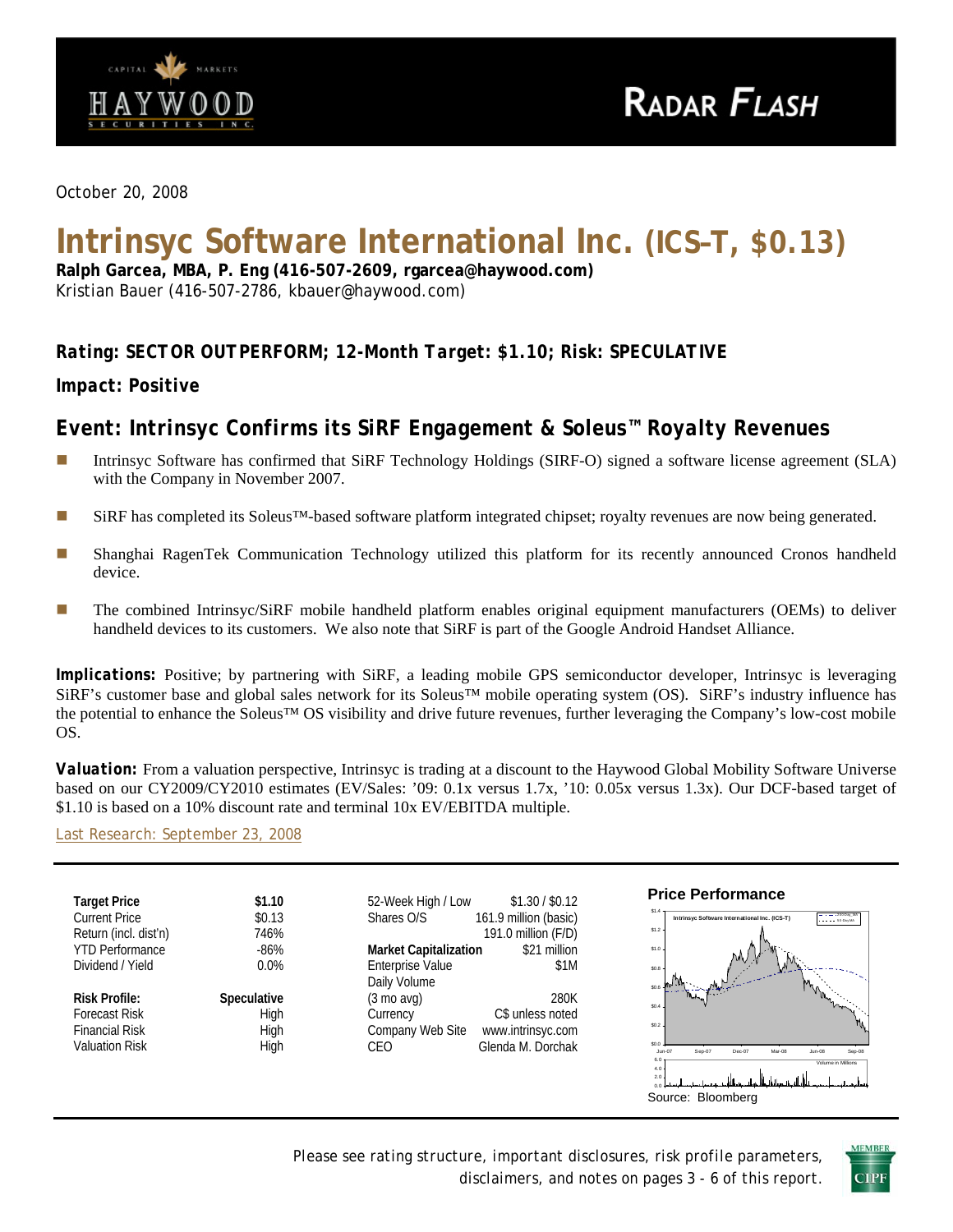

**Intrinsyc Software International Inc. Ticker Ticker ICS-T Price CALCO COLOGY Exating: Sector Outperform**<br> **ICS-T Price Solutional COLOGY Example: \$1.10 Target: \$1.10 Target: \$1.10 \$0.13 \$21 Shares O/S (M) Market Cap. (\$M): 191.0 Target: \$1.10 Alpha: Product delivery in Taiwan, China and EMEA will provide positive synergy and momentum to future licensing deals.**  Investment Highlights Mathemational Inc. - Chart<br>Company Description - Intrinsyc is a leader in software and services that enable next-generation handheld and embedded products, including mobile handsets, smart state of th \$1.40 50 Day MA \$1.20 200 Day MA **nt Brief** - The company's mobile software products, engineering services, and years of expertise help OEMs, service providers, and silicon providers deliver \$1.0 compelling wireless products with faster time-to-market and improved development cost. Intrinsyc is a Microsoft Windows Embedded Gold Partner, the 2007 Windows<br>Embedded Excellence Award winner for System Integrator, and a لدن \$0.8 فلقمه \$0.60 **Catalysts** - Continued design wins, two have been announced so far, should drive royalty revs. \$0.40 **Risks** - Handset mftrs and OEMs decide not to go with Windows CE platform; slow shipments delay royalty stream. \$0.20  $\sin \alpha$ Apr-08 Jun-08 Jul-08 Aug-08 Nov-07  $\frac{8}{5}$ Feb-08 Mar-08 Sep-08 **Recent Financings**: Oct-07 Dec-07 May-08 Equity Offering Feb 2008 - 28.6M @ \$1.05 Past Equity Offering May 2007 - 33.3M @ \$0.60 6.0 . . . . . . . . . <u>Jata</u> 4.0  $=$   $-$ <u>ان تا،</u>  $-<sub>1</sub>$ 0.0 2.0 **Management:** Glenda Dorchak, Chairman & CEO; George Reznik, CFO; Tracy Rees, COO **Financial Forecasts Key Statistics Annual Quarterly** FY-end Dec-31 **2007A 2008E 2009E 2010E 2011E Q1/2008A Q2/2008A Q3/2008E Q4/2008E Q1/2009E Price / Target / Return** \$0.13 \$1.10 746.2% **Revenues** (\$mlns) **18.2 26.3 49.4 69.8 85.7 5.6 5.6 7.8 7.3 9.3 52wk Hi / Lo** \$1.30 \$0.12 **Consensus Revenue Est. (\$mlns) 0.0 31.6 51.6 70.2 88.7 4.9 5.4 8.0 8.4 9.6** Basic / F.D. 161.9 191.0<br> **Consensus Revenue Est. (\$mlns) 0.0 31.6 51.6 70.2 88.7 4.9 5.4 8.0 8.4 9.6 Basic / F.D. 161.9 191.0** Rev. Growth % 44% 88% 41% 23% 0% 40% -6% 27% **Shares O/S** (mlns) EBITDA **(16.6) (17.3) 58 65 12.9 10.9 12.9) (18.6) (17.3) (3.9) (18.6) (17.6) (17.6) (18.6) (18.6) (18.6) (18.6)<br>EBITDA Growth % (18.6) (18.4) (3.9) 12.9 18.6 (3.7) (3.4) (3.4) (3.4) (3.8) Cash Burn (mths) / Dividend Yiel 3 months ago.** 28 - 28 56 65 - 1 - 5 5 8 9 10 Float 150.2 150.2 EBITDA Growth % -4% 79% 456% 44% -5% -39% 18% 37% **Short Interest / as % of Float** 0.0 0.0%<br>Consensus EBITDA Est. (\$mins) 0.0 (16.6) (6.4) 12.3 19.8 (3.6) (4.4) (5.9) (5.0) (3.4) Daily Volume (3-Mih. Avg. mins) 0.28 **Consensus EBITDA Est.** (\$mlns) **0.0 (16.6) (6.4) 12.3 19.8 (3.6) (4.4) (5.9) (5.0) (3.4) Daily Volume (**3-Mth. Avg. mlns) 0.28<br>**3 months ago.** (19.0) (10.1) 1.2 - (3.6) (4.4) (5.9) (5.0) (3.4) **Market Cap. / Enterprise 3 months ago.** (19.0) - (19.0) - (19.1) - (19.1) - (19.1) - (19.1) - (19.1) - (19.1) - (19.1) - (19.1) - (19.1) - (19.1) - (19.1) - (19.1) - (19.1) - (19.1) - (19.1) - (19.1) - (19.1) - (19.1) - (19.1) - (19.1) - (19.1) -**EPS (FD)** (\$) **(0.16) (0.12) 0.06 0.09 (0.04) (0.03) (0.03) (0.04) (0.03) (0.02) Cash / Debt** (mlns) 21.5 0.0 EPS Growth % 24% 68% 253% 56% 4% -32% 16% 31% **Cash / Shr & Net Cash / Shr** \$0.13 \$0.13 **Consensus EPS Est.** (\$) **(0.13) - 0.02 0.10 (0.06) (0.03) (0.03) (0.04) (0.04) (0.03) Tang. Book Value / Share** \$0.23 **3 months ago.** (0.12) - 0.01 (0.04) - (0.03) (0.03) (0.03) (0.03) (0.03) **Company CEO / Website** Glenda M. Dorchak www.intrinsyc.com CFPS (FD) (\$) (0.15) (0.11) (0.02) 0.08 0.12 (0.44) (0.04) (0.03) (0.03) (0.03) (0.02) Top Holders:<br>CFPS Growth % -30% 49% 46% 46% 46% 132% 20% 1) IG Investment Management, Ltd. 10.1% 10.1% 10.1% 10.1% 10.1% 10<br>Consensus C **CFPS (FD)** (\$) **(0.15) (0.11) 0.08 0.12 (0.02) (0.04) (0.01) (0.03) (0.03) (0.02) Top Holders: Consensus CFPS Est.** (\$) **(0.11) - 0.08 0.13 (0.02) (0.02) (0.01) (0.03) (0.03) (0.02)** 2) Camlin Asset Management Limited 4.5% **3 months ago.** (0.08) - - 0.07 - (0.02) (0.01) (0.02) - - 3) Gruber & McBaine Capital Management, LLC 1.1% \*All consensus numbers are from Capital IQ, covered companies are denoted by \* **Ownership:** Management Control (Proxy) 1.7 M 1.0% **Valuation Metrics 2006 2007 2008 2009 Analyst Ratings: Capital IQ Potential Upside \*Source: Capital Upside \*Source: CapitalIQ, Bloomberg** EV/EBITDA - Current **NM 14.6x** NM 14.6x Median Target \$0.78 \$1.20 50.78<br>
EST. EV/EBITDA - Target NM 14.6x Median Target \$0.80 515% **EV/EBITDA - Current** NM NM NM NM **Average Target** \$0.78 496% **Historical Valuation Parameters** 9.0x **EV/SALES - Current EV/SALES - Current 1.9x** NM 0.1x 0.1x **Sector Outperform** 6<br> **Est. EV/SALES - Target 1.0x 1.2x 3.8x Sector Perform** 0 **FWD EV/SALES - NTM Est. EV/SALES - Target** Intrinsyc Software International Inc. 8.0x Average of Comps **Current, 1-Year, 2-Year Sector Underperform Sector Underperform Sector Underperform** 7.0x **DCF Target 61.01 \$1.01 \$1.21 \$1.21 # of Analysts** 6.0x **EV/EBITDA** 5.0x **Comparable Stock Price**<br> **Coday Price Returned Target Returned Price**<br> **Comparable 1.10** 7469 **EBITDA Margin EV/Sales P/E**  $\overline{40}$ **Today Target Return 2008 2009 2010 2008 2009 2008 2009 2008 2009 \*Intrinsyc Software International Inc** 0.13 1.10 746% 0.1x 0.1x 0.0x -66% -7% NM NM NM NM 3.0x **Esmertec AG** 6.20 10.00 61% 2.8x 2.2x 1.9x 9% 13% NM NM NM 16.6x  $^{2.0}$ **Access Company, Ltd.** 125,500 266,333 112% 0.9x 0.8x 0.7x 6% 10% NM 26.3x 14.6x 8.6x **Opera Software ASA** 14.50 21.94 51% 2.7x 2.0x 1.5x 14% 19% 32.2x 18.7x 19.0x 10.6x 1.0x **BSQUARE Corp.** 2.53 NM NM NM NM NM NM NM NM NM NM NM 0.0x Apr05 **Smith Micro Software Inc.** 4.96 10.21 106% 1.3x 1.1x 1.0x 16% 21% 8.8x 6.5x 8.1x 5.2x  $\frac{16}{16}$ Jul05 Oct05 Jan06 Apr06 Jul06 Oct06 Jan07 Apr07 Jul07 Oct07 Jan08 Apr08  $\geq$ **Infraware Inc.** 10,750 | 25,000 | 133% | 2.9x 2.2x 1.8x | 30% 39% | 13.1x 7.4x | 9.5x 5.7x **Acrodea Inc.** | 144,000 | 491,000 | 241% | 2.2x 1.6x 1.0x | 28% 36% | 24.5x 13.9x | 7.8x 4.5x **Average 2.1x 1.7x 1.3x 17% 23% 19.6x 14.6x 11.8x 8.5x** \*All consensus numbers are from Capital IQ, covered companies are denoted by \* **Performance Parameters Quarterly Revenue & EBITDA Margin Historical Valuation Parameters EV/EBITDA P/CF EBITDA Growth Sales Growth Returns % EPS Growth**

| <b>Filstorical Valuation Parameters</b>                                      |            | EV/EBILDA  | P/UF.     |           |           | EBITDA Growth |           | <b>EPS Growth</b> | sales Growth |           |           | Returns %  |
|------------------------------------------------------------------------------|------------|------------|-----------|-----------|-----------|---------------|-----------|-------------------|--------------|-----------|-----------|------------|
| 3-Yr Ava.                                                                    | <b>NTM</b> | <b>TTM</b> | 2008      | 2009      | 2008      | 2009          | 2008      | 2009              | 2008         | 2009      | Last 3mtl | <b>YTD</b> |
| I*Intrinsvc Software International Inc                                       | <b>NM</b>  | <b>NM</b>  | <b>NM</b> | <b>NM</b> | 4%        | $-79%$        | 24%       | 68%               | 44%          | 88%       | $-71%$    | $-86%$     |
| <b>Esmertec AG</b>                                                           | 5.2x       | <b>NM</b>  | 44.3x     | 18.2x     | 189%      | 100%          | 89%       | 119%              | 26%          | 30%       | $-39%$    | $-44%$     |
| Access Company, Ltd.                                                         | <b>NM</b>  | 17.3x      | 21.2x     | 13.8x     | $-32%$    | 71%           | 103%      | <b>NM</b>         | 4%           | 13%       | $-27%$    | $-75%$     |
| <b>Opera Software ASA</b>                                                    | <b>NM</b>  | <b>NM</b>  | 27.3x     | 16.4x     | <b>NM</b> | 80%           | <b>NM</b> | 72%               | 47%          | 37%       | $-39%$    | 12%        |
| <b>BSQUARE Corp.</b>                                                         | <b>NM</b>  | 3.3x       | <b>NM</b> | <b>NM</b> | <b>NM</b> | <b>NM</b>     | <b>NM</b> | <b>NM</b>         | <b>NM</b>    | <b>NM</b> | $-36%$    | $-63%$     |
| Smith Micro Software Inc.                                                    | 13.9x      | <b>NM</b>  | <b>NM</b> | <b>NM</b> | 115%      | 56%           | <b>NM</b> | 35%               | 36%          | 19%       | $-31%$    | $-41%$     |
| Infraware Inc.                                                               | 14.1x      | <b>NM</b>  | 10.7x     | 6.6x      | 42%       | 67%           | 51%       | 76%               | 36%          | 30%       | $-34%$    | $-33%$     |
| Acrodea Inc.                                                                 | <b>NM</b>  | 8.3x       | 11.9x     | 6.4x      | <b>NM</b> | 75%           | <b>NM</b> | 76%               | <b>NM</b>    | 37%       | $-28%$    | $-58%$     |
| Average                                                                      | 11.1x      | 9.7x       | 23.1x     | 12.3x     | 78%       | 75%           | 81%       | 75%               | 30%          | 28%       | $-34%$    | $-43%$     |
| *All consensus numbers are from Capital IQ, covered companies are denoted by |            |            |           |           |           |               |           |                   |              |           |           |            |

| <b>Intrinsyc Software</b>                        |                |              |             |             |             |  |  |  |  |  |
|--------------------------------------------------|----------------|--------------|-------------|-------------|-------------|--|--|--|--|--|
| Discounted Cash Flow Analysis (FY-End Dec, US\$) | 2007           | 2008         | 2009        | 2010        | 2011        |  |  |  |  |  |
| Modeled Units Shipped                            | 125,000        | 312,500      | 4,781250    | 9,375,000   | 12,687,500  |  |  |  |  |  |
| Revenue (\$)                                     | 19,705,794     | 26,286,718   | 49,435,000  | 69,812,094  | 85,699,553  |  |  |  |  |  |
| Revenue growth                                   | 2%             | 38%          | 88%         | 41%         | 23%         |  |  |  |  |  |
| EBITDA (\$)                                      | (13,434,798)   | (7,296,226)  | (3,628,451) | 12,926,226  | 18,574,714  |  |  |  |  |  |
| <b>EBITDA</b> Margin                             | $-70%$         | $-66%$       | $-7%$       | 19%         | 22%         |  |  |  |  |  |
| Amortization (\$)                                | 797,385        | 909,415      | 1359,610    | 1430,265    | 1501432     |  |  |  |  |  |
| EBIT(S)                                          | (14, 232, 133) | (18,205,641) | (4,988,062) | 11495,961   | 17,073,282  |  |  |  |  |  |
| NOPAT [EBIT * (1- effective tax rate) ]          | (14, 512, 370) | (18,341,551) | (4,988,062) | 11495,961   | 17,073,282  |  |  |  |  |  |
| Plus Amortization (\$)                           | 797,385        | 909,415      | 1359,610    | 1430,265    | 1501432     |  |  |  |  |  |
| Less Capital Expenditures (\$)                   | (562, 912)     | (861,999)    | (790, 960)  | (837,745)   | (1028, 395) |  |  |  |  |  |
| Capital Intensity                                | $\mathbf 0$    | C            | O           |             |             |  |  |  |  |  |
| Net Working Capital Changes                      | 303,368        | 3,331,784    | 3,609,342   | (1904, 879) | 160,715     |  |  |  |  |  |
| <b>Terminal Value</b>                            |                | 215,084,322  | 215,084,322 | 215,084,322 |             |  |  |  |  |  |
| Equity Value                                     |                | 182,328,060  | 209,404,566 | 230,401,642 |             |  |  |  |  |  |
| DCF Value                                        |                | 101          | 110         | 121         |             |  |  |  |  |  |

Source: Haywood Securities Inc., Company Reports, Target, Return and Forecasts are Consensus Based Using Capital IQ. DCF Value

Source: Haywood Securities, Capital IQ (\* Denotes Haywood Covered Companies)



2009E

-100% -80% -60% -40% -20% 0% 20%

kristian Bauer (416-507-2786, **Ralph Garcea, MBA, P.ENG (416-507-2609, rgarcea@haywood.com)**

2008E

2007A

Q<br>Q3/07<br>Q3/08<br>Q2/08A

**Revenue Breakdown by Business Segment**

 $\alpha$ Q4/08E Q1/09E  $Q2/09$ Q3/09E Q4/09E Q1/10E

Revenue **EBITDA** Margin %

2005A

2006A

 Soleus Services Software Hardware

Mlns

 $\frac{8}{2}$  $\frac{8}{9}$  $\frac{8}{3}$  $\frac{30}{24}$  $\frac{8}{2}$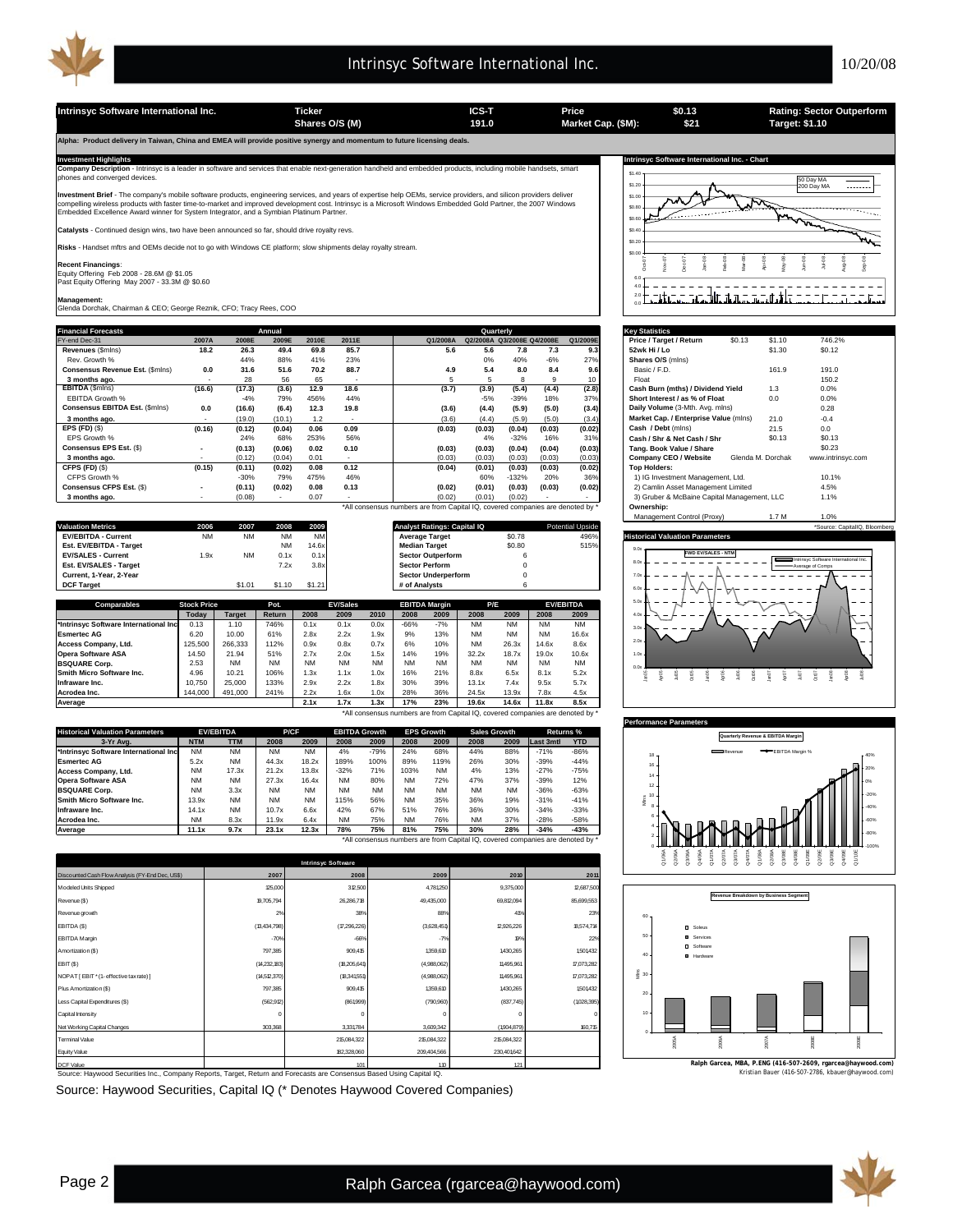

## **Distribution**

This report may only be distributed to non-institutional US clients in the following states: Delaware, Georgia, Hawaii, Iowa, Idaho, Indiana, Kansas, Louisiana, Maryland, Maine, Minnesota, Missouri, New York, Oklahoma, Pennsylvania, South Carolina, South Dakota, Virgin Islands, Vermont and Washington.

## **Analyst Certification**

I, Ralph Garcea, hereby certify that the views expressed in this report (which includes the rating assigned to the issuer's shares as well as the analytical substance and tone of the report) accurately reflect my/our personal views about the subject securities and the issuer. No part of my/our compensation was, is, or will be directly or indirectly related to the specific recommendations.

## **Important Disclosures**

This report is prepared by Haywood Securities Inc. for use by Haywood Securities Inc., Haywood Securities (USA) Inc. and Haywood Securities (UK) Limited and their clients. Haywood Securities Inc. is a Canadian registered broker-dealer and a member of the Investment Industry Regulatory Organization of Canada, the Toronto Stock Exchange, the Toronto Venture Exchange and the Canadian Investor Protection Fund. Haywood Securities (USA) Inc. is a wholly owned subsidiary of Haywood Securities Inc., registered with the U.S. Securities and Exchange Commission, and is a member of FINRA and the Securities Investor Protection Corporation (SIPC).

Haywood Securities, Inc., and Haywood Securities (USA) Inc. do have officers in common however, none of those common officers affect or control the ratings given a specific issuer or which issuer will be the subject of Research coverage. In addition, the firm does maintain and enforce written policies and procedures reasonably designed to prevent influence on the activities of affiliated analysts.

Haywood analysts are salaried employees who may receive a performance bonus that may be derived, in part, from corporate finance income.

#### **Of the companies included in the report the following Important Disclosures apply:**

- The Analyst(s) preparing this report (or a member of the Analysts' households) have a financial interest in Intrinsyc Software (ICS-T).
- As of the end of the month immediately preceding this publication either Haywood Securities, Inc., its officers or directors beneficially owned 1% or more of Intrinsyc Software (ICS-T).
- Haywood Securities, Inc. or an Affiliate has managed or co-managed a public offering of securities for Intrinsyc Software (ICS-T) in the last 12 months.

Other material conflict of interest of the research analyst of which the research analyst or member knows or has reason to know at the time of publication or at the time of public appearance:

 $\bullet$   $n/a$ 

# **Rating Structure**

*Each company within analyst's universe, or group of companies covered, is assigned a rating to represent how the analyst feels the stock will perform in comparison with the other companies, in that specific sector, over the upcoming 12 month period.* 

**SECTOR OUTPERFORM** – Haywood's top rating category. The analyst believes that the security will outperform its sector. Furthermore, the shares are forecast to provide attractive returns measured against alternative investments when considering risk profiles. The rating carries a minimum total return threshold of 15% for equities and 12% for trusts. The rating applies to companies that have tangible underlying assets that give a measure of support to the market valuation. The rating category considers both the absolute and relative values in assigning the highest rating on the security.

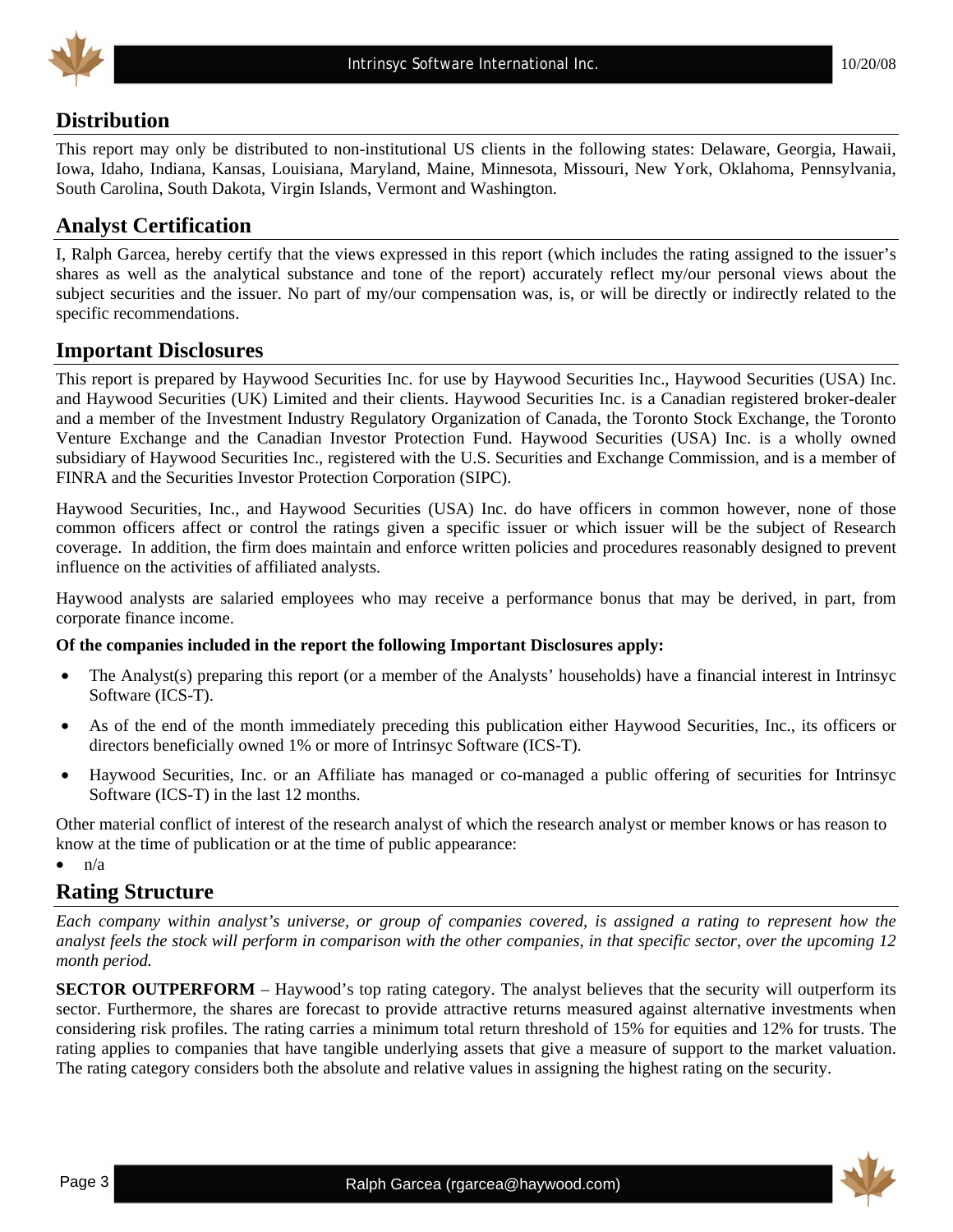

**SECTOR PERFORM** – The analyst believes that the security will trade with tight correlation to its underlying sector. Furthermore, the target price (together with any anticipated distributions) is at or above the market price, and forecast risk-adjusted returns are attractive relative to alternative investments.

**SECTOR UNDERPERFORM** – Investors are advised to sell the security or hold alternative securities within the sector. Stocks in this category are expected to underperform relative to their sector. The category also represents stocks with unattractive forecast returns relative to alternative investments.

*The above ratings are determined by the analyst at the time of publication. On occasion, total returns may fall outside of the ranges due to market price movements and/or short term volatility. At the discretion of Haywood's Management, these deviations may be permitted after careful consideration* 

# **Other Ratings**

**TENDER –** The analyst is recommending that investors tender to a specific offering for the company's stock.

**RESEARCH COMMENT** – An analyst comment about an issuer event that does not include a rating or recommendation.

**UNDER REVIEW –** Placing a stock Under Review does not revise the current rating or recommendation of the analyst. A stock will be placed Under Review when the relevant company has a significant material event with further information pending or to be announced. An analyst will place a stock Under Review while he/she awaits sufficient information to reevaluation the company's financial situation.

**COVERAGE DROPPED** – Haywood Securities will no longer cover the issuer. Haywood will provide notice to clients whenever coverage of an issuer is discontinued.

*\* Haywood's current rating structure (outlined above) does not correlate to the 3-tiered BUY, HOLD, SELL structure required by FINRA. Our ratings of Sector Outperform, Sector Perform and Sector Underperform most closely correspond to Buy, Hold/Neutral and Sell respectively however, as described above, our assigned ratings take into account the relevant sector.* 

#### **Rating Distribution June15, 2008 - September 15, 2008**



*Haywood's focus is to search for undervalued companies which analysts believe may achieve attractive risk-adjusted returns. This research coverage on potentially undervalued companies may result in an outweighed percentage of companies rated as Sector Outperform. Management regularly reviews rating and targets in all sectors to ensure fairness and accuracy.* 

For further information on Haywood Securities' research dissemination policies, please visit: [http://www.haywood.com/research\\_dissemination.asp](http://www.haywood.com/research_dissemination.asp) 

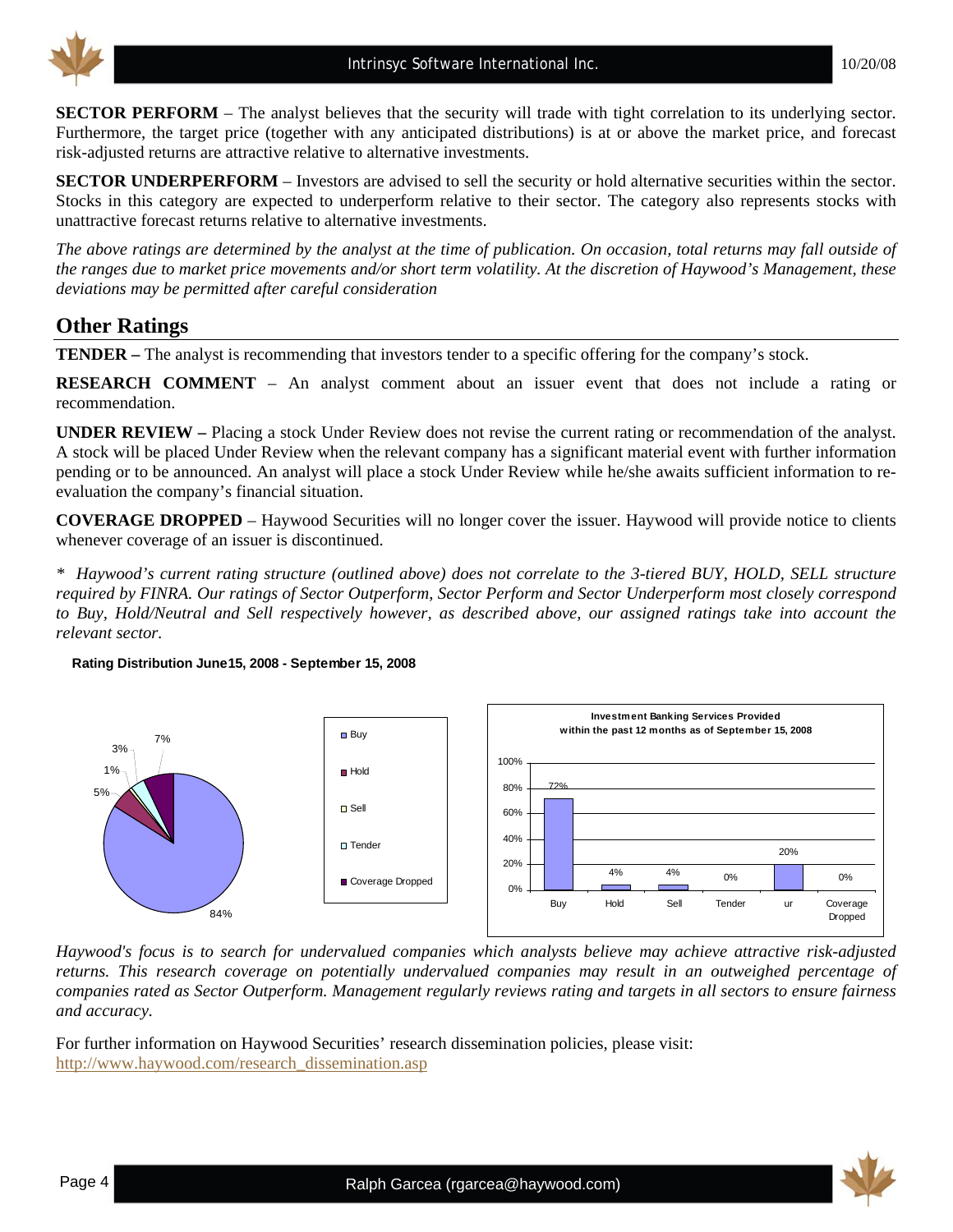

### **Risk Profile Parameters**

**SPECULATIVE:** – Investment for risk accounts only. Companies within this category carry greater financial and/or execution risk. All junior/venture companies that carry great financial and/or liquidity risk will be tagged "SPECULATIVE". A stock indicating a SPECULATIVE risk is determined from sector specific criteria outlined below listed below.

### **Risk Profile Parameters – Technology/Special Situations**

**Forecast Risk:** *High* – Haywood forecasts are below guidance. The Company has a history of missing targets and/or Haywood expects guidance to be lowered. Sales are minimally visible. *Moderate* – Haywood forecasts are generally in line with guidance and sales are moderately visible. The Company has a history of meeting or exceeding guidance. *Low* – Haywood forecasts exceed guidance. The Company has a history of meeting or exceeding guidance and its sales are highly visible.

**Financial Risk:** *High* – The business plan is not fully funded but requires debt and/or equity financing. This categorization does not necessarily predict whether the additional funds will be raised. Inventory turnover is low, cash flow is weak, and assets are below par. *Moderate* – The business plan is fully funded. Inventory turnover and cash flow are moderate, and assets are reasonably liquid. The Company's debt is rated below investment grade. *Low* – The Company is fully funded with investment grade debt, high inventory turnover, high cash flow, and superior assets.

**Valuation Risk:** *High* – The current valuation is at the high end of historic levels and/or at a premium to peers. Where applicable, the DCF valuation is not more than 10% above the current equity valuation. *Moderate* – The current valuation is within historic ranges and generally consistent with peers. Where applicable, the DCF valuation exceeds the current capitalization by more than 10%. *Low* – The current valuation is at the low end of historic ranges and at a discount to peer valuations. Where applicable, the DCF valuation exceeds the current capitalization by more than 20%.

#### **Disclaimers**

Estimates and projections contained herein, whether or not our own, are based on assumptions that we believe to be reasonable. The information presented, while obtained from sources we believe reliable, is checked but not guaranteed against errors or omissions.

Haywood Securities Inc., its subsidiaries and their respective officers, directors, and employees may hold positions in the securities mentioned and may purchase and/or sell them from time to time.

This report is neither a solicitation for the purchase of securities nor an offer of securities. Our ratings are intended only for clients of Haywood Securities Inc. Haywood Securities (USA) Inc., and those of Haywood Securities (UK) Limited and such clients are cautioned to consult the respective firm prior to purchasing or selling any security recommended or views contained in this report. Haywood Securities (UK) Limited ("HSUK") is a wholly owned subsidiary of Haywood Securities Inc. authorized and regulated in the UK by the Financial Services Authority as a stock broker and investment adviser and is a member of the London Stock Exchange.

This report has been approved by HSUK for the purposes of section 21 of the UK's Financial Services and Markets Act 2000.If you wish to contact HSUK please email D. Kim Gorius at kgorius@haywood.com.

If you are a UK resident private customer your attention is drawn to the risk warnings set out below:

Haywood Securities Inc or its subsidiaries or respective officers, directors or employees have or may have a material interest in the securities to which this report relates.

Past performance should not be seen as an indication of future performance. The investments to which this report relates can fluctuate in value and accordingly you are not certain to make a profit on any investment: you could make a loss.

Changes in the rates of exchange between currencies may cause the value of your investment to fluctuate.

If you are a UK resident private customer and you propose to do business with Haywood Securities Inc, please take note of the following: